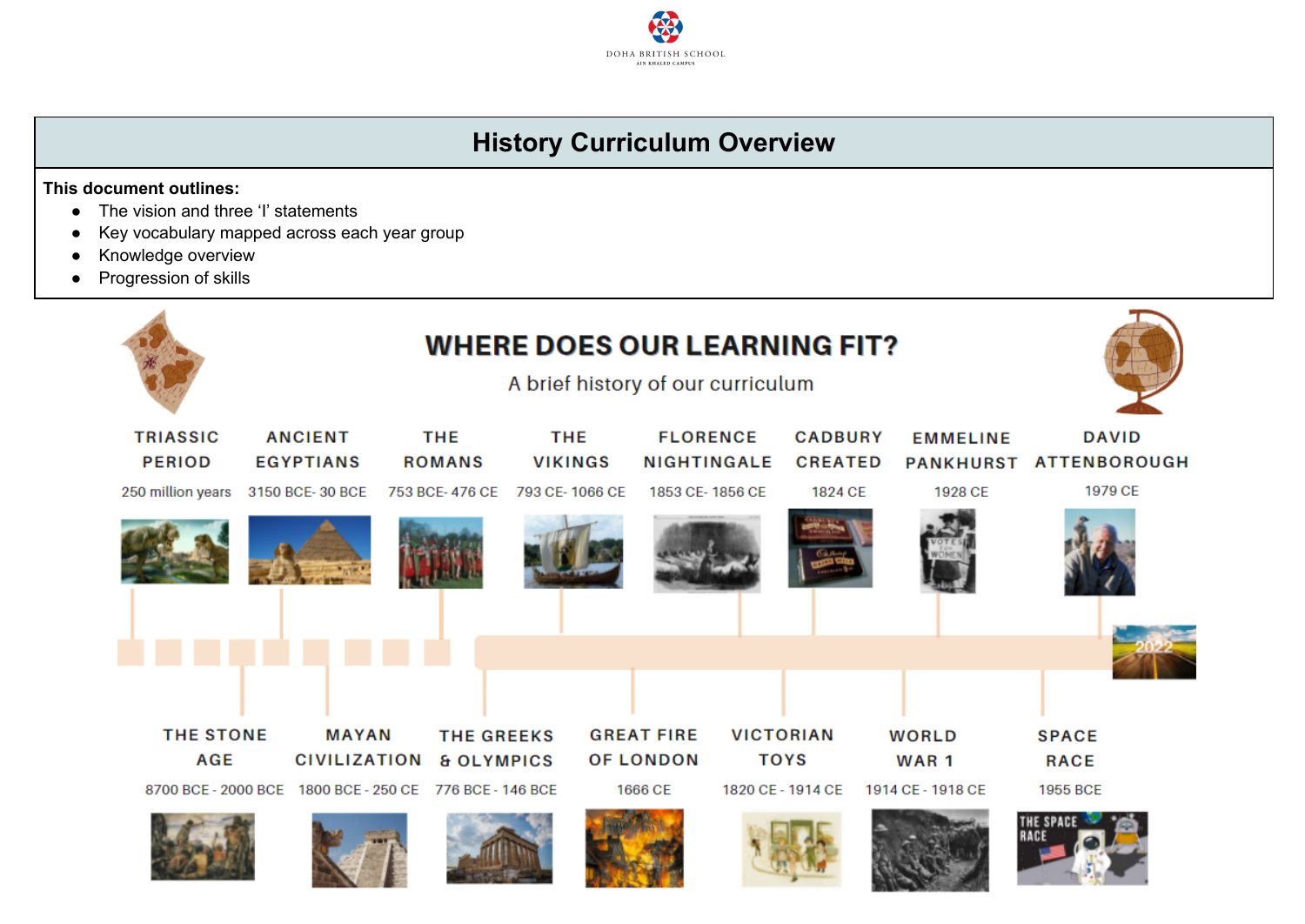

## **Vision**

Our adventurous, rich curriculum will foster a passion and curiosity for learning knowing that there is always more to uncover and discover.

| Intent                                                                                                                                                                                                                                                                                                                                                                                                                                                                                                                                                                                                                                                                                                                                                                                                                                                                                                                  |                                                                                                                                                                                                                                                                                                                                                                                                                                                                                                                                                                                                                                              | Implementation                                                                                                                                                                                                                                                                                                                                                                                                                                                                                                                                                                                                                                                                                                                                                                                                                                                                                                                                                                                                                                                   | Impact                                                                                                                                                                                                                                                                                                                                                                                                                                                                                                                                          |  |
|-------------------------------------------------------------------------------------------------------------------------------------------------------------------------------------------------------------------------------------------------------------------------------------------------------------------------------------------------------------------------------------------------------------------------------------------------------------------------------------------------------------------------------------------------------------------------------------------------------------------------------------------------------------------------------------------------------------------------------------------------------------------------------------------------------------------------------------------------------------------------------------------------------------------------|----------------------------------------------------------------------------------------------------------------------------------------------------------------------------------------------------------------------------------------------------------------------------------------------------------------------------------------------------------------------------------------------------------------------------------------------------------------------------------------------------------------------------------------------------------------------------------------------------------------------------------------------|------------------------------------------------------------------------------------------------------------------------------------------------------------------------------------------------------------------------------------------------------------------------------------------------------------------------------------------------------------------------------------------------------------------------------------------------------------------------------------------------------------------------------------------------------------------------------------------------------------------------------------------------------------------------------------------------------------------------------------------------------------------------------------------------------------------------------------------------------------------------------------------------------------------------------------------------------------------------------------------------------------------------------------------------------------------|-------------------------------------------------------------------------------------------------------------------------------------------------------------------------------------------------------------------------------------------------------------------------------------------------------------------------------------------------------------------------------------------------------------------------------------------------------------------------------------------------------------------------------------------------|--|
| Our aim is to encourage pupils to develop an<br>appreciation and understanding of the past, evaluating<br>a range of primary and secondary sources. Our<br>historians will also be able to explain clearly how these<br>sources give us an insight about how people around the<br>world used to live and how these interpretations may<br>differ. Pupils will be taught to make links between these<br>areas of learning, with the aim of developing engaged,<br>motivated and curious learners that can reflect on the<br>past and make meaningful links to the present day. Our<br>History curriculum has been designed to cover all of the<br>skills, knowledge and understanding as set out in the<br>National Curriculum. It should inspire pupils' curiosity to<br>know more about the past.                                                                                                                      | All learning will start by revisiting prior knowledge. This<br>will be scaffolded to support children to recall previous<br>learning and make connections. Teachers will model<br>explicitly the subject-specific vocabulary, knowledge and<br>skills relevant to the learning to allow them to integrate<br>new knowledge into larger concepts. Learning will be<br>supported through the use of knowledge organisers that<br>provide children with scaffolding that supports them to<br>retain new facts and vocabulary in their long term<br>memory. Knowledge organisers are used for<br>pre-teaching and also to support home learning. |                                                                                                                                                                                                                                                                                                                                                                                                                                                                                                                                                                                                                                                                                                                                                                                                                                                                                                                                                                                                                                                                  | Our pupils are confident and able to talk about what they<br>have learnt in history using subject specific vocabulary.<br>Pupils also demonstrate that pupils enjoy history and are<br>able to recall their learning over time. Pupils work<br>demonstrates that history is taught at an age appropriate<br>standard across each year group with opportunities planned<br>for pupils working at greater depth. Work is of good quality<br>and demonstrates pupils are acquiring knowledge, skills and<br>vocabulary in an appropriate sequence. |  |
|                                                                                                                                                                                                                                                                                                                                                                                                                                                                                                                                                                                                                                                                                                                                                                                                                                                                                                                         |                                                                                                                                                                                                                                                                                                                                                                                                                                                                                                                                                                                                                                              | <b>National Curriculum requirements</b>                                                                                                                                                                                                                                                                                                                                                                                                                                                                                                                                                                                                                                                                                                                                                                                                                                                                                                                                                                                                                          |                                                                                                                                                                                                                                                                                                                                                                                                                                                                                                                                                 |  |
| <b>Pupils should be taught:</b><br>Changes within living memory.<br>Where appropriate, these should be used to reveal aspects of change in national<br>life events beyond living memory that are significant nationally or globally [for<br>example, the Great Fire of London, the first aeroplane flight or events<br>commemorated through festivals or anniversaries] • The lives of significant<br>individuals in the past who have contributed to national and international<br>achievements.<br>Some should be used to compare aspects of life in different periods [for example,<br>Elizabeth I and Queen Victoria, Christopher Columbus and Neil Armstrong,<br>William Caxton and Tim Berners-Lee, Pieter Bruegel the Elder and LS Lowry,<br>Rosa Parks and Emily Davison, Mary Seacole and/or Florence Nightingale and<br>Edith Cavell] significant historical events, people and places in their own locality. |                                                                                                                                                                                                                                                                                                                                                                                                                                                                                                                                                                                                                                              | <b>Pupils should be taught:</b><br>• Changes in Britain from the Stone Age to the Iron Age<br>The Roman Empire and its impact on Britain<br>Britain's settlement by Anglo-Saxons and Scots<br>• The Viking and Anglo-Saxon struggle for the Kingdom of England to the time of<br><b>Edward the Confessor</b><br>• A local history study<br>• A study of an aspect or theme in British history that extends pupils' chronological<br>knowledge beyond 1066<br>• The achievements of the earliest civilizations – an overview of where and when the<br>first civilizations appeared and a depth study of one of the following: Ancient Sumer;<br>The Indus Valley; Ancient Egypt; The Shang Dynasty of Ancient China<br>• Ancient Greece - a study of Greek life and achievements and their influence on the<br>western world<br>• A non-European society that contrasts with British history – one study chosen from:<br>early Islamic civilization, including a study of Baghdad c. AD 900; Mayan civilization c.<br>AD 900; Benin (West Africa) c. AD 900-1300. |                                                                                                                                                                                                                                                                                                                                                                                                                                                                                                                                                 |  |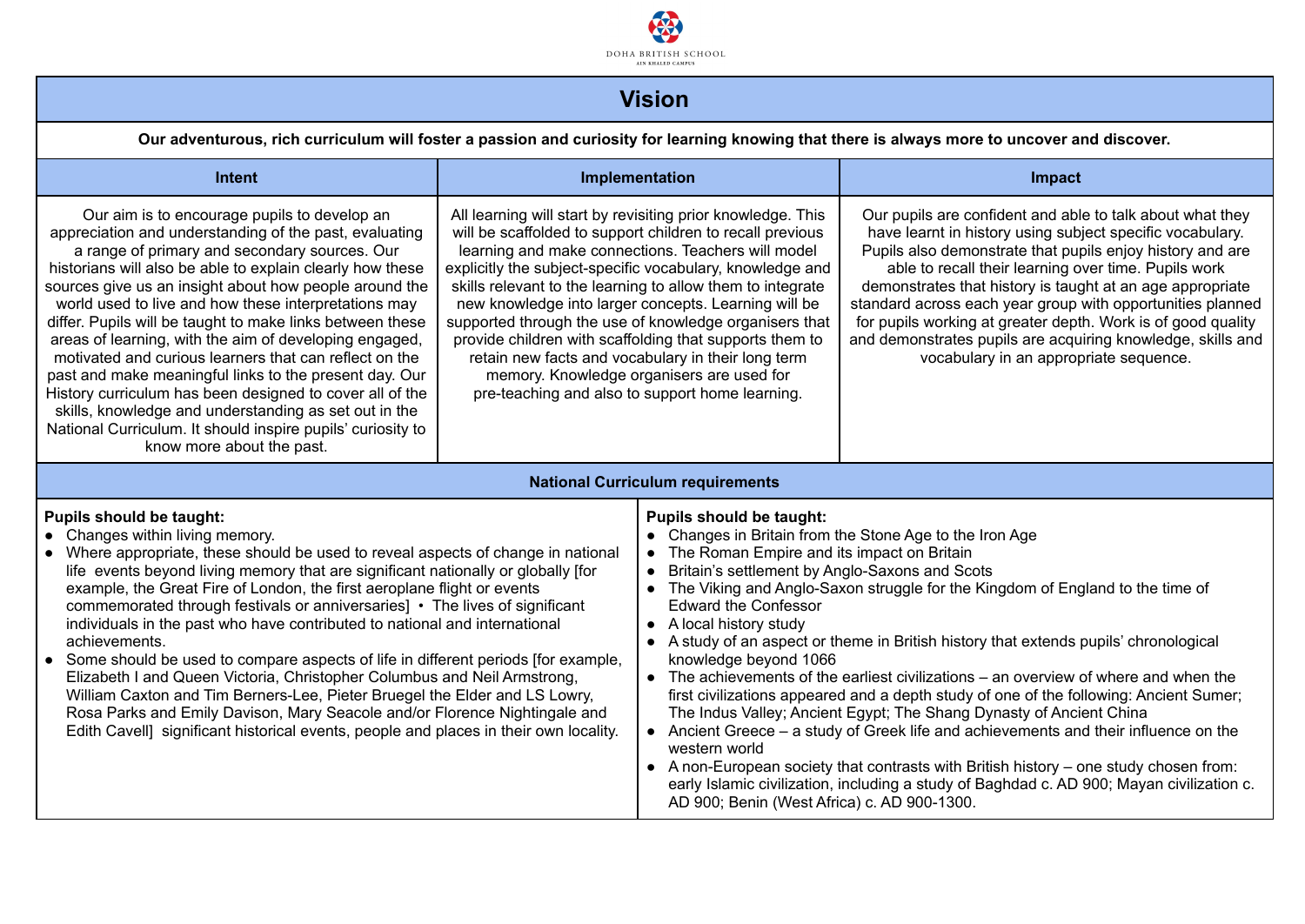

| <b>Key Vocabulary</b>                                                                                                                                                                                                                                                                                                                                                                  |                                                                                                                                                                                                                                                                                                                                                              |                                                                                                                                                                                                                                                                                                                                                                                                          |                                                                                                                                                                                                                                                                                                                                                                                                                                                                                                                                                                                                                                                              |                                                                                                                                                                                                                                                                                                                                                                                       |                                                                                                                                                                                                                                                                                                                                                                                                                                                                                    |
|----------------------------------------------------------------------------------------------------------------------------------------------------------------------------------------------------------------------------------------------------------------------------------------------------------------------------------------------------------------------------------------|--------------------------------------------------------------------------------------------------------------------------------------------------------------------------------------------------------------------------------------------------------------------------------------------------------------------------------------------------------------|----------------------------------------------------------------------------------------------------------------------------------------------------------------------------------------------------------------------------------------------------------------------------------------------------------------------------------------------------------------------------------------------------------|--------------------------------------------------------------------------------------------------------------------------------------------------------------------------------------------------------------------------------------------------------------------------------------------------------------------------------------------------------------------------------------------------------------------------------------------------------------------------------------------------------------------------------------------------------------------------------------------------------------------------------------------------------------|---------------------------------------------------------------------------------------------------------------------------------------------------------------------------------------------------------------------------------------------------------------------------------------------------------------------------------------------------------------------------------------|------------------------------------------------------------------------------------------------------------------------------------------------------------------------------------------------------------------------------------------------------------------------------------------------------------------------------------------------------------------------------------------------------------------------------------------------------------------------------------|
| Whole school vocab<br>Artefact<br>$\bullet$<br>Primary and<br>$\bullet$<br>secondary sources<br>Living memory<br>$\bullet$<br>Chronological<br>$\bullet$<br>order                                                                                                                                                                                                                      | Significant<br>$\bullet$<br>individuals<br>Significant events<br>$\bullet$<br>Timeline<br>$\bullet$<br>Opinion<br>$\bullet$                                                                                                                                                                                                                                  | Historian<br>Investigate<br>Era<br>$\bullet$<br>Culture<br>Empire<br>$\bullet$                                                                                                                                                                                                                                                                                                                           | Impact<br>$\bullet$<br><b>Effects</b><br>$\bullet$<br>My conclusion<br>$\bullet$<br>Archeologist<br>$\bullet$<br>Civilisation<br>$\bullet$                                                                                                                                                                                                                                                                                                                                                                                                                                                                                                                   | Evidence<br>Continuity<br>Primary evidence<br>Secondary<br>evidence                                                                                                                                                                                                                                                                                                                   | B.C.E (Before the<br>$\bullet$<br>Common Era)<br>C.E (The Common<br>$\bullet$<br>Era)                                                                                                                                                                                                                                                                                                                                                                                              |
| Year 1                                                                                                                                                                                                                                                                                                                                                                                 | Year <sub>2</sub>                                                                                                                                                                                                                                                                                                                                            | Year <sub>3</sub>                                                                                                                                                                                                                                                                                                                                                                                        | Year <sub>4</sub>                                                                                                                                                                                                                                                                                                                                                                                                                                                                                                                                                                                                                                            | Year <sub>5</sub>                                                                                                                                                                                                                                                                                                                                                                     | Year <sub>6</sub>                                                                                                                                                                                                                                                                                                                                                                                                                                                                  |
| <b>Subject specific</b><br>Year<br>Decade<br>Century<br>Modern<br>Date order<br>Similar<br><b>Different</b><br>Living memory<br>Opinion<br><b>Memories</b><br>$\bullet$<br><b>Themed</b><br><b>Toys</b><br>$\bullet$<br><b>Materials</b><br>Victorian<br>The older<br>generation<br>The Great Fire of<br>$\bullet$<br>London<br><b>Samuel Pepys</b><br>Diary<br>Explorers<br>$\bullet$ | <b>Subject specific</b><br>Evidence<br>Era/period<br>Pioneer<br>Research<br>Investigate<br>$\bullet$<br>Exports<br>$\bullet$<br><b>Themed</b><br>Athlete<br>$\bullet$<br>Olympics<br>Mary Anning<br>Paleontologist<br>Fossils<br>Jurassic<br>Triassic<br>$\epsilon$<br>Cretaceous<br>Florence<br>$\bullet$<br>Nightingale<br>Scutari<br>$\bullet$<br>Journey | <b>Subject specific</b><br>Sources<br>$\bullet$<br>Legacy<br>Impact<br>$\bullet$<br>Continuity<br>$\bullet$<br><b>Themed</b><br>Stone Age<br>$\bullet$<br>Iron Age<br><b>Neolithic</b><br><b>Bronze Age</b><br>Skara Brae<br>Hunter-gatherer<br>Nomad/nomadic<br><b>Boudicca</b><br>Romans<br>Invasion<br>Civilisation<br>Emperor<br>Caesar<br>Republic<br>Empire<br>Resistance<br>Conquest<br>$\bullet$ | <b>Subject specific</b><br>Anachronism<br>chronological order<br>$\bullet$<br>thousands of years<br>$\bullet$<br><b>Themed</b><br><b>Ancient Greece</b><br>$\bullet$<br>The Saxons<br>The Vikings<br>$\bullet$<br>The Dark Ages<br>$\bullet$<br>Empire<br>$\bullet$<br>Invasion<br>$\bullet$<br>civilisation<br>settlers<br>$\bullet$<br>Migration<br>$\bullet$<br>Kingdoms<br>$\bullet$<br>Settlements<br>$\bullet$<br>reputation<br>$\bullet$<br>raids<br>$\bullet$<br>Danegeld<br>$\bullet$<br>Sparta<br>$\bullet$<br>Athens<br>$\bullet$<br>legacy<br>$\bullet$<br>Democracy<br>$\bullet$<br>Consequences<br>$\bullet$<br>myths and legends<br>$\bullet$ | <b>Subject specific</b><br>Anachronism<br>millenium<br>$\bullet$<br><b>Themed</b><br><b>Ancient Egypt</b><br>The Nile<br>first civilisations<br><b>North Africa</b><br>Agriculture<br>tomb<br>Pharaoh<br>pyramid<br>Tutankhamun<br>Cartouche<br>Sarcophagus<br>Hieroglyphics<br>Apartheid<br>Nelson Mandela<br>Campaign<br>Colonisation<br>Cape malay<br>Kaangs people<br>Exploration | <b>Subject specific</b><br>This source<br>suggests that<br><b>Extent of continuity</b><br>$\bullet$<br><b>Themed</b><br>diversity<br>$\bullet$<br>traditional view<br>attitudes<br>The Ancient Maya<br><b>Central America</b><br>Mexico<br>city-state<br>World War I<br>World War II<br>trench war<br>recruit<br>Alliance<br><b>Blitz</b><br>Home Front<br>morale<br>democracy<br>Parliament<br>vote<br>$\bullet$<br>suffrage<br>Houses of<br>Parliament<br>represent<br>$\bullet$ |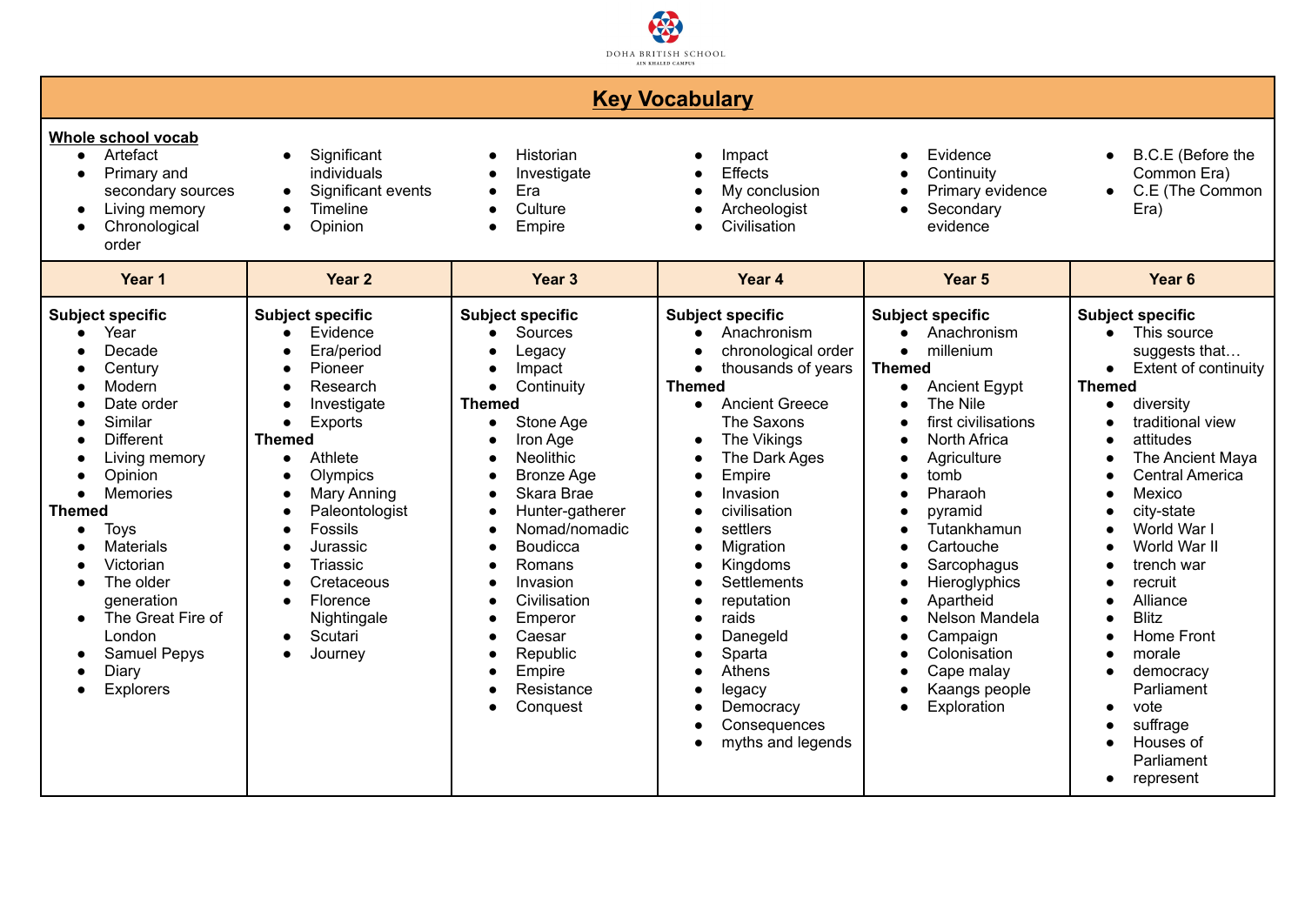

| <b>History Overview: Topic Questions</b> |                                                                                                      |                                                                                   |                                                                   |                                                                                                                       |                                                                             |                                                                                        |
|------------------------------------------|------------------------------------------------------------------------------------------------------|-----------------------------------------------------------------------------------|-------------------------------------------------------------------|-----------------------------------------------------------------------------------------------------------------------|-----------------------------------------------------------------------------|----------------------------------------------------------------------------------------|
|                                          | Year 1<br>Year <sub>2</sub><br>Year <sub>3</sub><br>Year 4<br>Year <sub>5</sub><br>Year <sub>6</sub> |                                                                                   |                                                                   |                                                                                                                       |                                                                             |                                                                                        |
| <b>Autumn</b>                            | Toys through the ages:                                                                               | Olympics:                                                                         | <b>Stone Age:</b>                                                 | <b>Groovy Greeks:</b>                                                                                                 | <b>Ancient Egyptians:</b>                                                   | <b>Significant Women</b><br>in History:                                                |
|                                          | How have toys changed<br>over the years?                                                             | How have the Olympics<br>changed since they<br>were created?                      | How did life change<br>between the Stone Age<br>and the Iron Age? | What was life like in<br><b>Ancient Greece?</b>                                                                       | What were the beliefs and<br>traditions of the Ancient<br>Egyptians?        | How have civil rights<br>changed in the past 100<br>years due to significant<br>women? |
| <b>Spring</b>                            | <b>The Victorians:</b>                                                                               | Land before time:                                                                 | Choccywoccydoodah:                                                | <b>Raiders or Traders:</b>                                                                                            | Space:                                                                      | World War 1:                                                                           |
|                                          | What was life like during<br>the Victorian times?                                                    | How do we know about<br>Dinosaurs?                                                | What has changed about<br>how chocolate is used<br>or/and made?   | What was life like in<br><b>Great Britain for Vikings</b><br>and Anglo Saxons?                                        | How have humans<br>changed space<br>exploration over the past<br>100 years? | How did the nations<br>change and adapt during<br>WW1?                                 |
| <b>Summer</b>                            | The Great Fire of<br>London:<br>Why did the Great Fire<br>of London spread<br>quickly?               | Lady with a lamp:<br>Why was Florence<br>Nightingale so important<br>for nursing? | <b>Revolting Romans:</b><br>What was life like as a<br>Roman?     | <b>What a Wonderful</b><br>World:<br>How has the awareness<br>of global warming<br>changed over the past 50<br>years? | Africa:<br>What era has made the<br>most impact on South<br>Africa?         | <b>Mayans</b><br>Why did the Mayan<br>empire rise and fall so<br>quickly?              |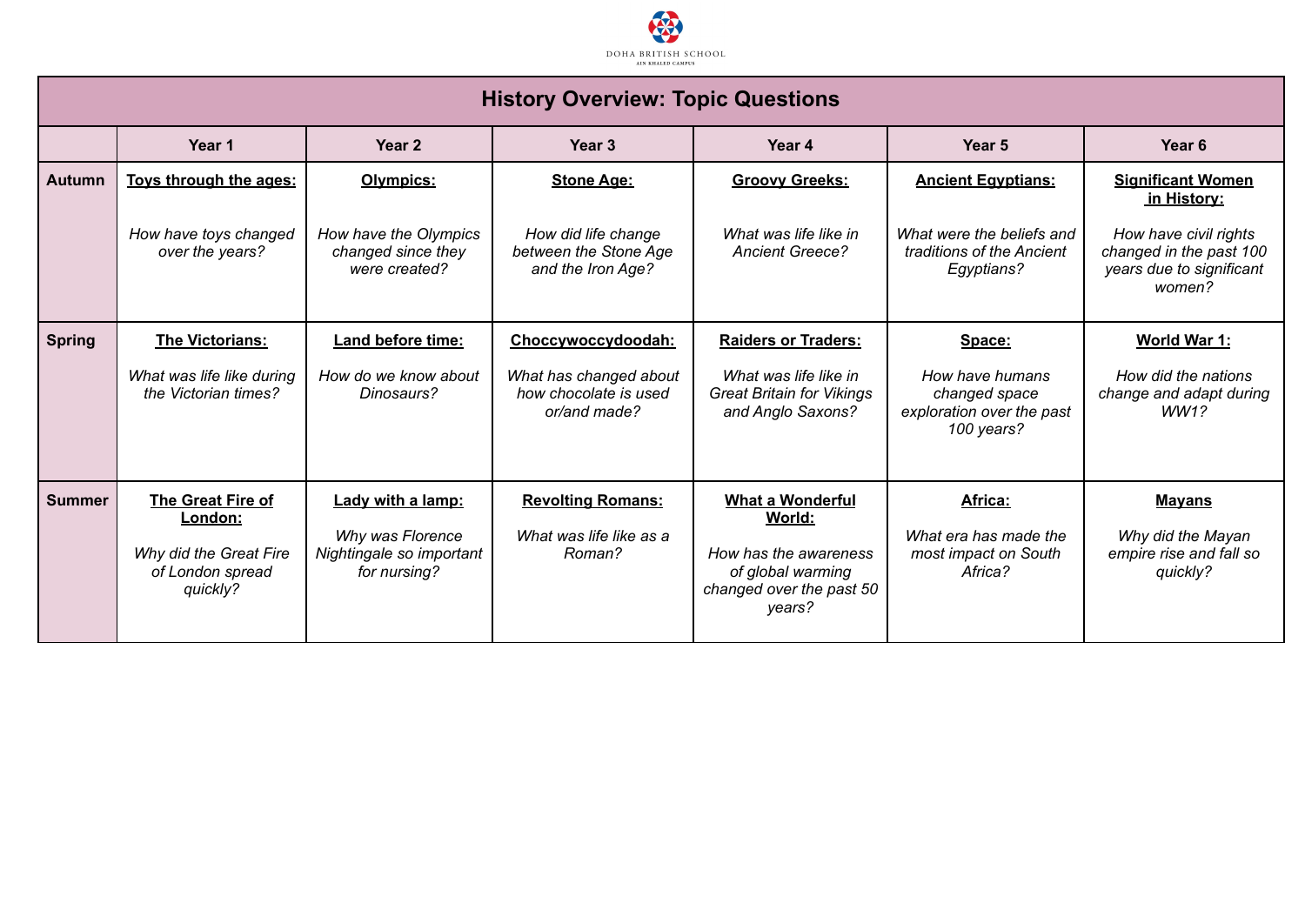

| <b>Knowledge Overview</b> |                                                                                                                                                                        |                                                                                                                                                                                 |                                                                                                                                                                                                      |                                                                                                                                                                                                                                                            |                                                                                                                                                                                                                              |                                                                                                                                                                                                                                                                     |
|---------------------------|------------------------------------------------------------------------------------------------------------------------------------------------------------------------|---------------------------------------------------------------------------------------------------------------------------------------------------------------------------------|------------------------------------------------------------------------------------------------------------------------------------------------------------------------------------------------------|------------------------------------------------------------------------------------------------------------------------------------------------------------------------------------------------------------------------------------------------------------|------------------------------------------------------------------------------------------------------------------------------------------------------------------------------------------------------------------------------|---------------------------------------------------------------------------------------------------------------------------------------------------------------------------------------------------------------------------------------------------------------------|
|                           | Year 1<br>Year <sub>2</sub><br>Year <sub>3</sub><br>Year 4<br>Year <sub>5</sub><br>Year <sub>6</sub>                                                                   |                                                                                                                                                                                 |                                                                                                                                                                                                      |                                                                                                                                                                                                                                                            |                                                                                                                                                                                                                              |                                                                                                                                                                                                                                                                     |
| <b>Autumn</b>             | Toys through the ages:<br>What will be assessed?<br>• Place toys in<br>chronological order.<br>Changes in time<br>$\bullet$<br>Ask historical questions<br>$\bullet$   | <b>Olympics:</b><br>What will be assessed?<br>• When was the first<br>Olympics<br>First olympic events<br>$\bullet$<br>Timeline of changes in<br>events                         | <b>Stone Age:</b><br>What will be assessed?<br>• Hunter gatherers and<br>comparisons<br>• The mystery of<br>Stonehenge<br>Difference between the<br>$\bullet$<br>three eras (stone.<br>bronze, iron) | <b>Groovy Greeks:</b><br>What will be assessed?<br>• Architecture<br>Battle of Troy<br>$\bullet$<br>$\bullet$<br>Olympics<br>Alexander the Great<br>Was Greece a<br>civilisation?                                                                          | <b>Ancient Egyptians:</b><br>What will be assessed?<br>• Egyptian Civilization<br>Timeline<br>• Describe purpose of 3<br>Deities: Ra, Seth, Anubis<br>• Explain 4 stages of<br>mummification<br>• Was Egypt an empire?       | <b>Significant Women in 21st</b><br>Century:<br>What will be assessed?<br>• Malala Yousafzai's Fund<br>and journey<br>• Suffragettes and their<br>impact<br>• Amelia Earhart's<br>accomplishments<br>Rosa Parks and what<br>her actions sparked in<br>the community |
| <b>Spring</b>             | <b>The Victorians:</b><br>What will be assessed?<br>Queen Victoria<br>$\bullet$<br>Life in the Victorian era<br>$\bullet$<br>What is a nation?<br>$\bullet$<br>Empire? | Land before time:<br>What will be assessed?<br>• Mary Anning<br>• How fossils are found<br>and excavated<br>Timeline different<br>prehistoric eras                              | Choccywoccydoodah:<br>What will be assessed?<br>• Origins of cocoa bean<br>(Mayans and Aztecs)<br>• How it came to Europe<br><b>History of Cadbury</b><br>$\bullet$                                  | <b>Raiders or Traders:</b><br>What will be assessed?<br>• Viking Timeline<br>Rune Alphabet<br>$\bullet$<br>Wergild system<br>$\bullet$<br>• Life of a Viking                                                                                               | Space:<br>What will be assessed?<br>• How space exploration<br>began<br>• Moon landing<br>Space race between<br>$\bullet$<br>countries<br>• International Space<br>Station<br>How space exploration<br>has changed over time | World War 1:<br>What will be assessed?<br>• WW1 Propaganda<br>• Causes and effects of<br>WW1<br>Trench warfare on the<br>$\bullet$<br>Western front<br>Empires involved in<br>$\bullet$<br>WW1                                                                      |
| <b>Summer</b>             | The Great Fire of London<br>What will be assessed?<br>Samuel Pepys<br>How we know about the<br>$\bullet$<br>GFol<br>• How it happened                                  | Lady with a lamp:<br>What will be assessed?<br>• Florence Nightingale<br>Timeline of her life and<br>$\bullet$<br>events she was a part of<br>• Compare nursing now<br>and then | Romans:<br>What will be assessed?<br>• Rise and fall of the<br>Roman Empire<br>• Julius Caesar<br>• Comparison between<br>Roman life and current<br>day                                              | What a Wonderful World:<br>What will be assessed?<br>• Timeline of recycling -<br>how has it changed in<br>the present day?<br>Laws and organisations<br>put in place for climate<br>change<br>• Research life of David<br>Attenborough/ Greta<br>Thunberg | <b>Africa</b><br>What will be assessed?<br>• Investigate 3 main eras:<br>• Compare the effects<br>each era had on life in<br>South Africa<br>• Research life and impact<br>of Nelson Mandela                                 | <b>Mayans</b><br>What will be assessed?<br>• Mesoamerican<br>civilization<br>• Logosyllabic script<br>• Mayan architecture<br>(El Castillo)<br>• Compare their way of<br>living to the 21st<br>Century                                                              |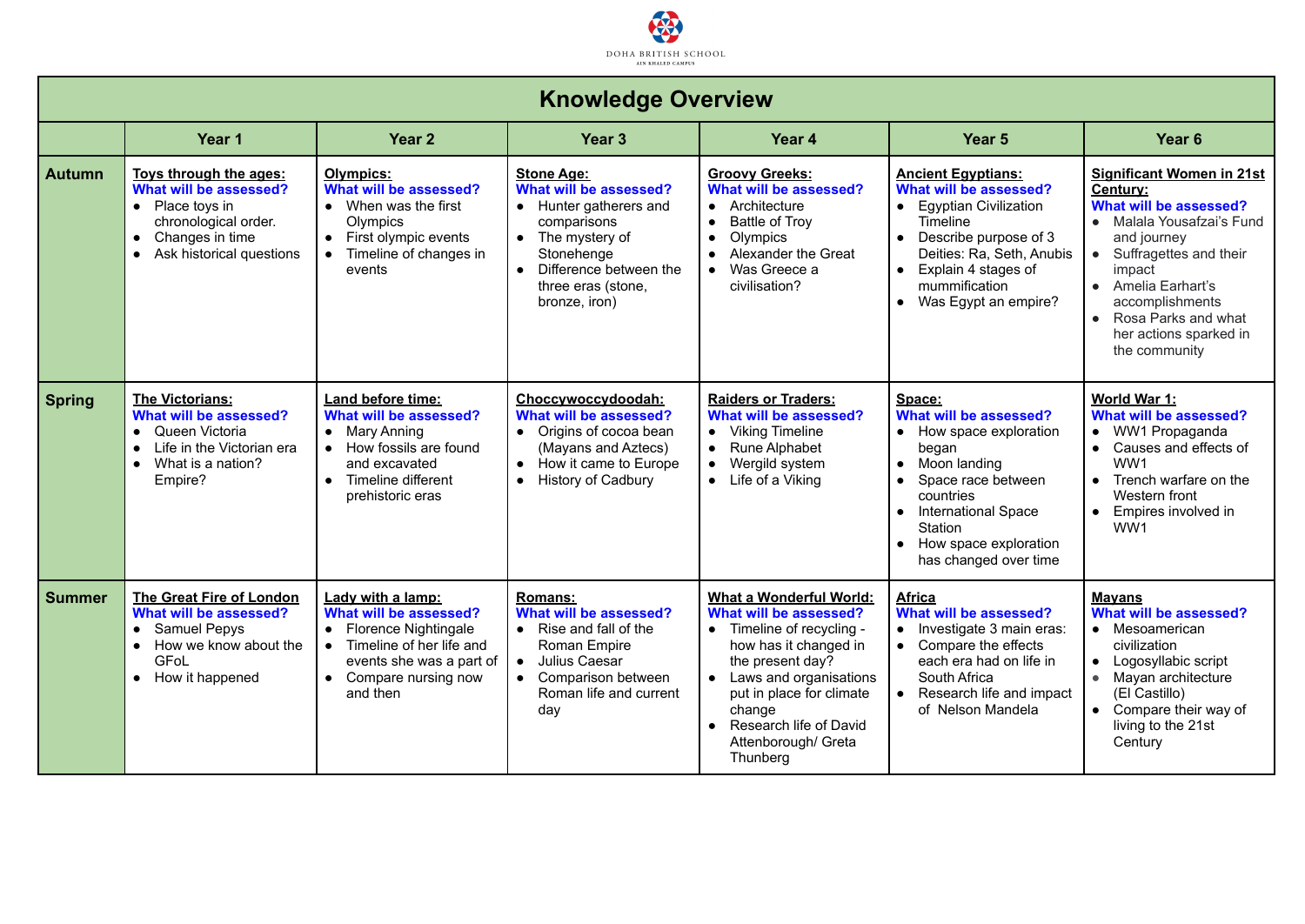

|  |  |  |  | <b>Progression of Skills</b> |
|--|--|--|--|------------------------------|
|--|--|--|--|------------------------------|

|        | PIUYIUSSIUII UI JAIIIS                                                                                                                                                                                                                                                                                                                                                                           |                                                                                                                                                                                                                                                                                                                                                                                                                                                                                                                                          |                                                                                                                                                                                                                                                                                                                                                                                                                                                                                                                                                                                                                                                                                                                                          |  |  |  |  |
|--------|--------------------------------------------------------------------------------------------------------------------------------------------------------------------------------------------------------------------------------------------------------------------------------------------------------------------------------------------------------------------------------------------------|------------------------------------------------------------------------------------------------------------------------------------------------------------------------------------------------------------------------------------------------------------------------------------------------------------------------------------------------------------------------------------------------------------------------------------------------------------------------------------------------------------------------------------------|------------------------------------------------------------------------------------------------------------------------------------------------------------------------------------------------------------------------------------------------------------------------------------------------------------------------------------------------------------------------------------------------------------------------------------------------------------------------------------------------------------------------------------------------------------------------------------------------------------------------------------------------------------------------------------------------------------------------------------------|--|--|--|--|
|        |                                                                                                                                                                                                                                                                                                                                                                                                  | KS1                                                                                                                                                                                                                                                                                                                                                                                                                                                                                                                                      |                                                                                                                                                                                                                                                                                                                                                                                                                                                                                                                                                                                                                                                                                                                                          |  |  |  |  |
|        | <b>Chronological understanding</b>                                                                                                                                                                                                                                                                                                                                                               | <b>Historical enquiry</b>                                                                                                                                                                                                                                                                                                                                                                                                                                                                                                                | Knowledge and interpretation                                                                                                                                                                                                                                                                                                                                                                                                                                                                                                                                                                                                                                                                                                             |  |  |  |  |
| Year 1 | • Put up to three objects in chronological order<br>(recent history) on a timeline.<br>• Label timelines with pictures, words or phrases.<br>Tell others about changes that have happened in<br>$\bullet$<br>my own life since I was born.<br>• Talk about how things have changed since my<br>parents or grandparents were children.                                                            | Show some understanding of how people find out<br>about the past.<br>• Show some understanding of how evidence is<br>collected and used to make historical facts<br>• Ask questions such as: What was it like for<br>people? What happened? How long ago?                                                                                                                                                                                                                                                                                | Recount some interesting facts from an historical event<br>$\bullet$<br>Talk about some important people from the past and how their actions<br>$\bullet$<br>changed the way we do things today. Carry out some research on them.<br>Recognise that some forms of evidence are more reliable than others when<br>$\bullet$<br>finding out about the past<br>Show an understanding of the word 'nation' and the concept of a nation's<br>history.<br>Show an understanding of concepts such as monarchy, parliament, war and<br>$\bullet$<br>peace when learning about historical events.                                                                                                                                                 |  |  |  |  |
| Year 2 | Place events or artefacts in order on a timeline<br>• Label timelines with pictures, words or phrases<br>and give reasons for their order.<br>• Make connections between long and short term<br>time scales.<br>• Connect my new learning of historical people or<br>events to others that I have learnt about before.                                                                           | Understand and talk about how people find out<br>$\bullet$<br>about the past.<br>Show understanding of how evidence is collected<br>$\bullet$<br>and used to make historical facts.<br>Answer questions by using a specific source,<br>$\bullet$<br>such as an information book.<br>Research the life of someone who used to live in<br>$\bullet$<br>my area using the Internet and other sources to<br>find out about them.<br>Research the life of a famous Briton from the past<br>$\bullet$<br>using different resources to help me. | Describe significant people from the past and talk about what they did.<br>Explain what impact significant events from the past have had on the way we<br>$\bullet$<br>live todav.<br>Talk about similarities and differences between two different time periods.<br>Explain how local people or events in history have changed things nationally<br>or internationally<br>Explain why Britain has a special history by naming some famous events and<br>$\bullet$<br>some famous people<br>Talk about what type of evidence is reliable when finding out about the past<br>Show an understanding of concepts such as civilisation, monarchy,<br>parliament, democracy, war and peace when talking about historical people<br>and events |  |  |  |  |
|        | LKS2                                                                                                                                                                                                                                                                                                                                                                                             |                                                                                                                                                                                                                                                                                                                                                                                                                                                                                                                                          |                                                                                                                                                                                                                                                                                                                                                                                                                                                                                                                                                                                                                                                                                                                                          |  |  |  |  |
|        | <b>Chronological understanding</b>                                                                                                                                                                                                                                                                                                                                                               | <b>Historical enquiry</b>                                                                                                                                                                                                                                                                                                                                                                                                                                                                                                                | Knowledge and interpretation                                                                                                                                                                                                                                                                                                                                                                                                                                                                                                                                                                                                                                                                                                             |  |  |  |  |
| Year 3 | Begin to use dates and historical terms to<br>describe events<br>• Begin to use a timeline within a specific time in<br>history to set out the order things may have<br>happened<br>• Begin to recognise and quantify the different<br>time periods that exist between different groups<br>that invaded Britain.<br>Place events, artefacts and historical figures on<br>a timeline using dates. | Begin to use different sources of evidence to ask<br>questions and find answers to questions about the<br>past.<br>Begin to recognise the part that archaeologists<br>$\bullet$<br>have had in helping us understand more about<br>what happened in the past.<br>Begin to use research skills in finding out facts<br>$\bullet$<br>about the time period I am studying.<br>Begin to research what it was like for specific<br>$\bullet$<br>people e.g. children, during the time period I am<br>studying                                 | Begin to appreciate why Britain would have been an important country to<br>have invaded and conquered.<br>Give a broad overview of what life was like in Ancient Rome.<br>$\bullet$<br>Begin to describe the social or cultural diversity of past societies.<br>Beginning to describe the characteristic features of the past, including beliefs,<br>$\bullet$<br>attitudes and experiences of men, women and children.<br>Begin to describe different accounts of an historical event, explaining some of<br>the reasons why the accounts may differ.<br>Talk about the causes and consequences of some of the main events and<br>$\bullet$<br>changes in history, and how they have changed our lives today.                           |  |  |  |  |